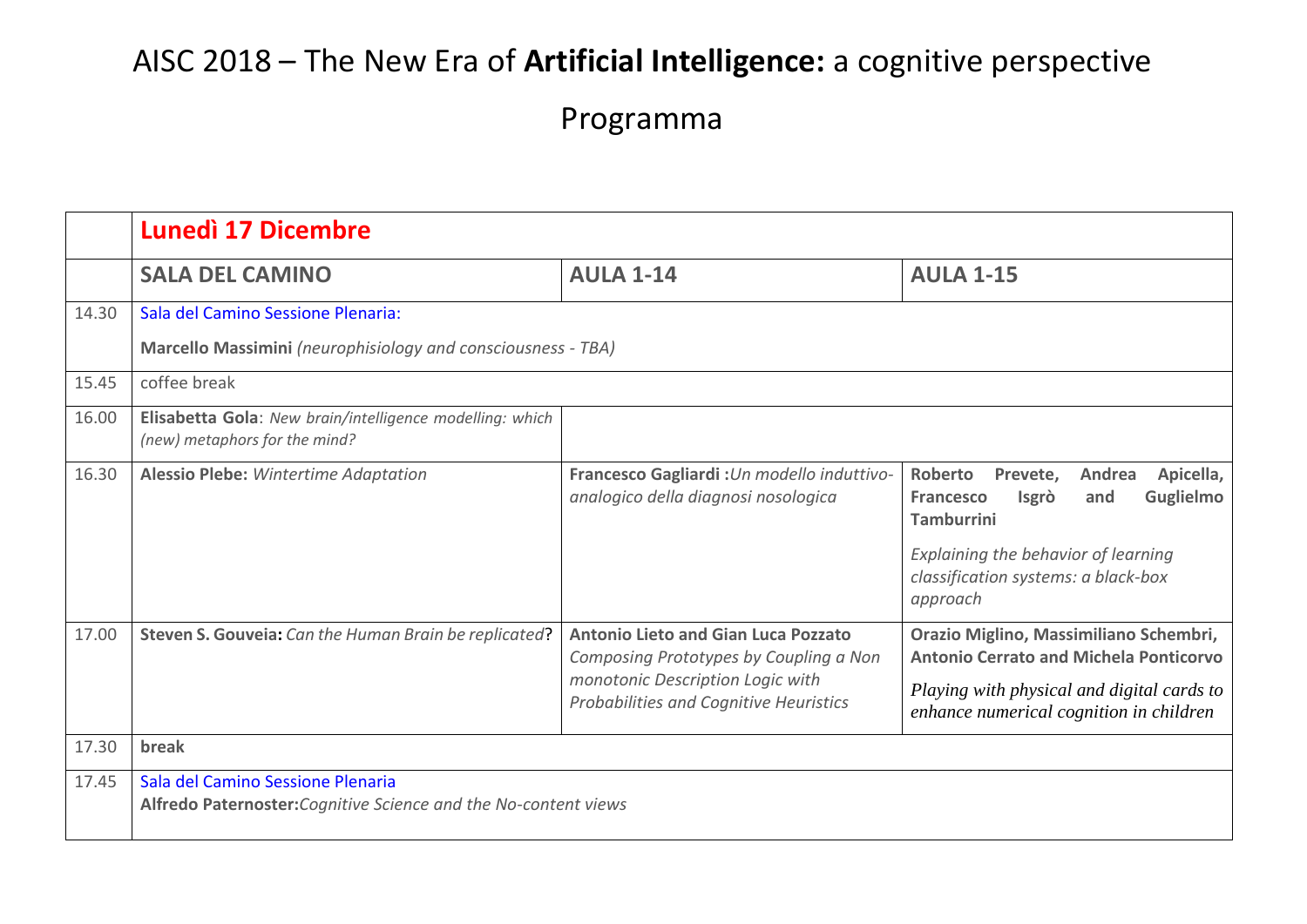|       | <b>Martedì 18 Dicembre</b>                                                                                                                                                        |                                                                                                                                                                                                                |                                                                                                                                                                                                                        |  |  |
|-------|-----------------------------------------------------------------------------------------------------------------------------------------------------------------------------------|----------------------------------------------------------------------------------------------------------------------------------------------------------------------------------------------------------------|------------------------------------------------------------------------------------------------------------------------------------------------------------------------------------------------------------------------|--|--|
|       | <b>SALA DEL CAMINO</b>                                                                                                                                                            | <b>AULA 1-14</b>                                                                                                                                                                                               | <b>AULA 1-15</b>                                                                                                                                                                                                       |  |  |
| 9.00  | Sala del Camino Sessione plenaria<br>Maria Rita Manzini: Breaking symmetry, locality and externalization                                                                          |                                                                                                                                                                                                                |                                                                                                                                                                                                                        |  |  |
| 10.15 | coffee break                                                                                                                                                                      |                                                                                                                                                                                                                |                                                                                                                                                                                                                        |  |  |
| 10.30 | Aurora De Bortoli Vizioli, Anna Maria Borghi and Luca<br>Tummolini : The extended bodily self and the<br>incorporation of personal property                                       | Filippo Domaneschi and Diana Mazzarella:<br>Ad hoc presupposition construction                                                                                                                                 | Amitash Ojha and Elisabetta Gola: A<br>cognitive model to understand emotions                                                                                                                                          |  |  |
| 11.00 | Gabriele Ferretti: The Motoric Component of Pictorial<br>Experience                                                                                                               | Fabrizio Calzavarini : Levels of conceptual<br>format: the challenge of supramodality                                                                                                                          | Gianluca Consoli: Sviluppare<br>l'intelligenza emotiva tramite la finzione.<br>Il ruolo delle emozioni estetiche                                                                                                       |  |  |
| 11.30 | break                                                                                                                                                                             |                                                                                                                                                                                                                |                                                                                                                                                                                                                        |  |  |
| 11.45 | Sara Dellantonio, Luigi Pastore and Claudio Mulatti:<br>Paranormal beliefs? A matter of core knowledge<br>confusion (that can be simulated by a computational<br>model            | Caterina Villani, Luisa Lugli, Fabrizio<br><b>Campanile, Marco Tullio Luizza and Anna</b><br>Maria Borghi: Linguistic, social and<br>interoceptive experiences during the<br>processing of abstract concepts.  | Antonio Lieto: DELTA: A Unifying<br>Categorization Algorithm Integrating<br>Prototypes, Exemplars and Theory-<br><b>Theory Representations and Mechanisms</b>                                                          |  |  |
| 12.15 | Fabio Paglieri: Fake news about fake news: a socio-<br>cognitive perspective on four myths of online<br>disinformation                                                            | Francesca Beraldi, Gloria Gagliardi and<br>Milvia Innocenti: Abilità narrative nei<br>bambini con DSL in età prescolare:<br>un'analisi dei comportamenti linguistici e<br>non-verbali nei compiti di retelling | Federico Chesani, Elisa Gambetti,<br>Fiorella Giusberti, Daniela Loreti and<br>Paola Mello<br>Solving Mathematical puzzles: the<br>viewpoints of Artificial Intelligence and<br><b>Psychological Cognitive Science</b> |  |  |
| 14.30 | Sala del Camino - Sessione plenaria                                                                                                                                               |                                                                                                                                                                                                                |                                                                                                                                                                                                                        |  |  |
|       | Gabriella Vigliocco: A multimodal approach to language learning and processing                                                                                                    |                                                                                                                                                                                                                |                                                                                                                                                                                                                        |  |  |
| 15.45 | coffee break                                                                                                                                                                      |                                                                                                                                                                                                                |                                                                                                                                                                                                                        |  |  |
| 16.00 | Valentina Persici, Natale Stucchi and Fabrizio Arosio:<br>Rhythmic and Morphosyntactic predictions: The<br>anticipation skills of Italian children with<br>developmental dyslexia | Silvia Felletti, Paolo Pagliuca, Alessandro<br><b>Sapienza and Daniele Vilone</b><br>Symposium: On the use of agent-based<br>simulation for cognitive science                                                  | Francesco Ellia: Francis Crick and the<br>Hard Problem of Consciousness                                                                                                                                                |  |  |